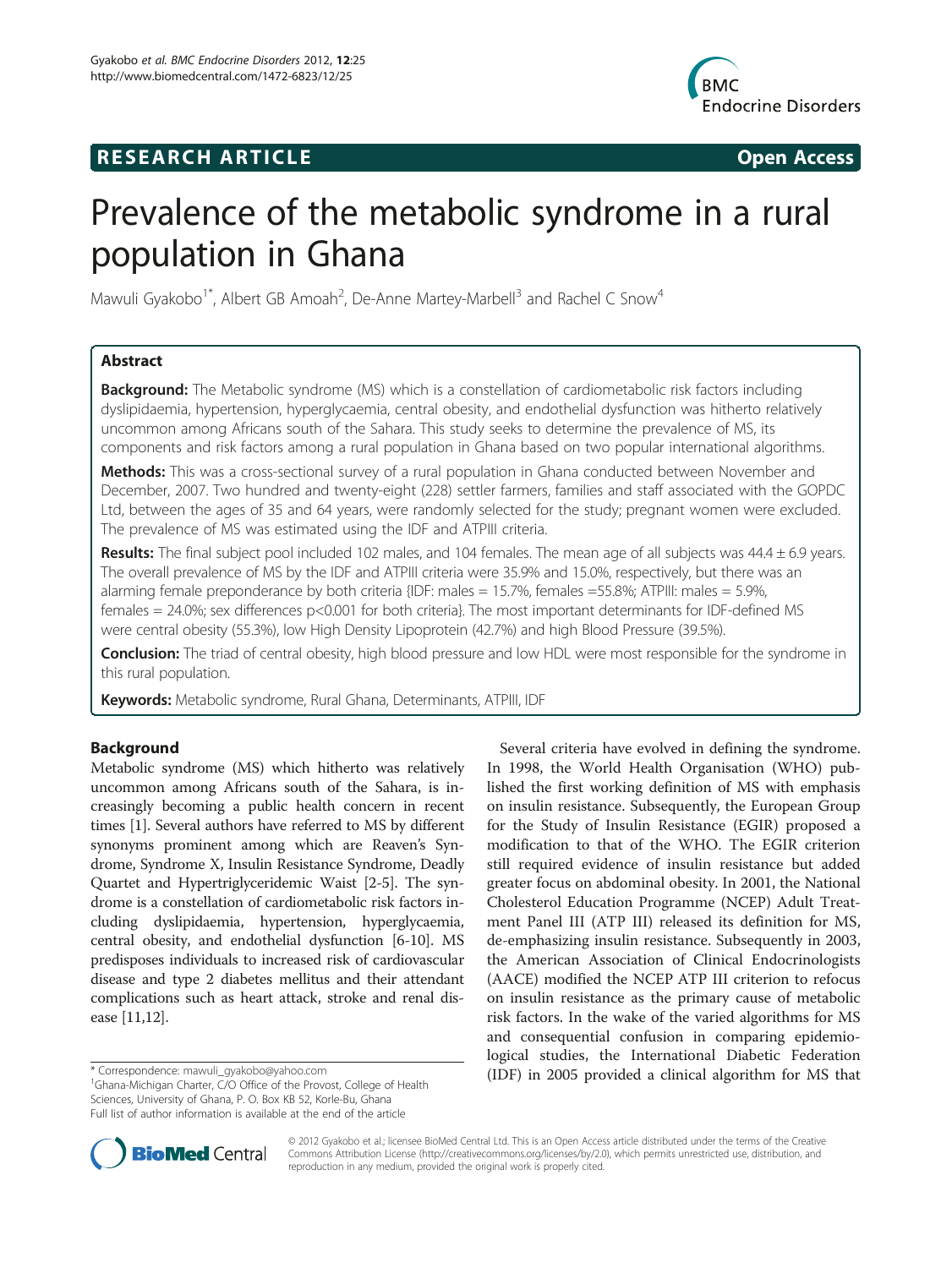attempts to accommodate the different diagnostic criteria and ethnic differences [\[5,8,10,13\]](#page-8-0).

High prevalence rates of over 40% have been documented by the IDF criterion in Portugal, Mexico, Urban China, and the United Arab Emirates. India and Brazil also recorded rates above 40% by the NCEP ATP III criterion. Low rates below 10% by both the NCEP ATP III and IDF criteria have been reported in Spain, Japan and Hong Kong [[3,6,14\]](#page-8-0), underscoring international variations by both algorithms. Epidemiological studies have reported differences in prevalence rates between males and females in the US [\[8,15\]](#page-8-0) and Iran [[2,11\]](#page-8-0) bringing to the fore the sex sensitivity of both algorithms.

Studies on the MS in sub-Saharan Africa is scanty [\[1](#page-8-0)]. Epidemiologic studies in rural Nigeria reported a prevalence rate of 12.1% by the NCEP ATP III criterion but noted similar prevalence rate between males and females [[16\]](#page-8-0). In Ghana, the prevalence and determinants of the MS have not yet been studied in rural communities. This study documents the epidemiology of MS and it's components in rural Ghanaian males and females, using the NCEP ATP III and IDF international algorithms for MS.

## Methods

#### Subjects

This was a cross-sectional survey of a rural population in Ghana conducted from November to December 2007. In arriving at the sample size, an assumed prevalence rate of 50% was used since there was no record of any study on MS in the country. At 95% confidence interval and the degree of accuracy set to 0.05, the desired sample size came to 384. Excluding pregnant women, hypertensives, diabetics, persons not willing to participate in the study and others who were on vacation or could not be traced during the period of the study, the sample size reduced to 228. The subjects included settler farmers, families and staff associated with the Ghana Oil Palm Development Company Limited (GOPDC Ltd), between the ages of 35 and 64 years. Subjects were randomly selected from the staff list in the accounts office and nominal roll in the Human Resource Unit of the Company. Randomisation was facilitated by coded tally cards. Data for 22 subjects out of the 228 were incomplete and discarded as a result of insufficient blood samples.

## Measurements

Two professional nurses were trained on the structured interview guide for the survey. The interview guide was divided into three sections: socio-demographic factors, anthropometric measures and biochemistry.

The interview guide gathered information on demographic factors like age, gender and educational background; risk factors of chronic diseases such as smoking,

alcohol intake, diet and physical exercise; prevalence of chronic diseases including hypertension, diabetes mellitus, and dyslipideamia.

The anthropometric measures taken included height, body weight measured in the upright position to the nearest 0.5cm and 0.1kg respectively. The waist circumference (WC) measurements were taken at the end of a normal expiration to the nearest 0.1cm, measuring at the midpoint between the subcostal plane and the supracristal plane.

Mercury sphygmomanometers were used to measure the blood pressure of each subject in the sitting position after 30 minutes of rest. Subjects were asked to refrain from smoking, or ingesting alcohol and caffeine containing products a day before the survey. Three readings each of systolic and diastolic blood pressures were recorded per subject with an interval of five minutes at the least and the mean was used for the data analysis.

#### Ethical review and ethics in human subjects research

Ethical approval for this study was given by the Ghana Health Service Ethics Review Committee. Reviewers from the West African College of Physicians have also reviewed the research protocol and granted permission for its execution in fulfilment of requirements towards the award of a Fellowship in Family Medicine. Administrative permission was granted by St. Dominic's Hospital and the Ghana Oil Palm Development Company where the research was carried out.

All respondents voluntarily participated after the intent and the design of the study had been explained to them and signing informed consent forms prior to implementation of the study.

### Biochemical analysis

Blood sampling was done on the mornings of six Saturdays in the months of November and December 2007 among subjects who had completed the first and second sections of the interview guide. Announcement was made through the community using a public address system the evening preceding blood sampling. Samples were obtained from antecubital veins using 10ml syringes after an overnight fast (10 – 16 hours). Samples for fasting plasma glucose were collected into sodium fluoride/ $K_3EDTA$  bottles and that for fasting lipids were collected into vacutainer serum separated tubes.

Blood samples were immediately analysed for fasting blood glucose using glucometer ("onetouch ultra") and subjects found to be having abnormal readings were referred to the hospital. Urine samples were also collected and immediately analysed using the 10 parameter test strip. Urine ketones, glucose and proteins were among the parameters under investigation.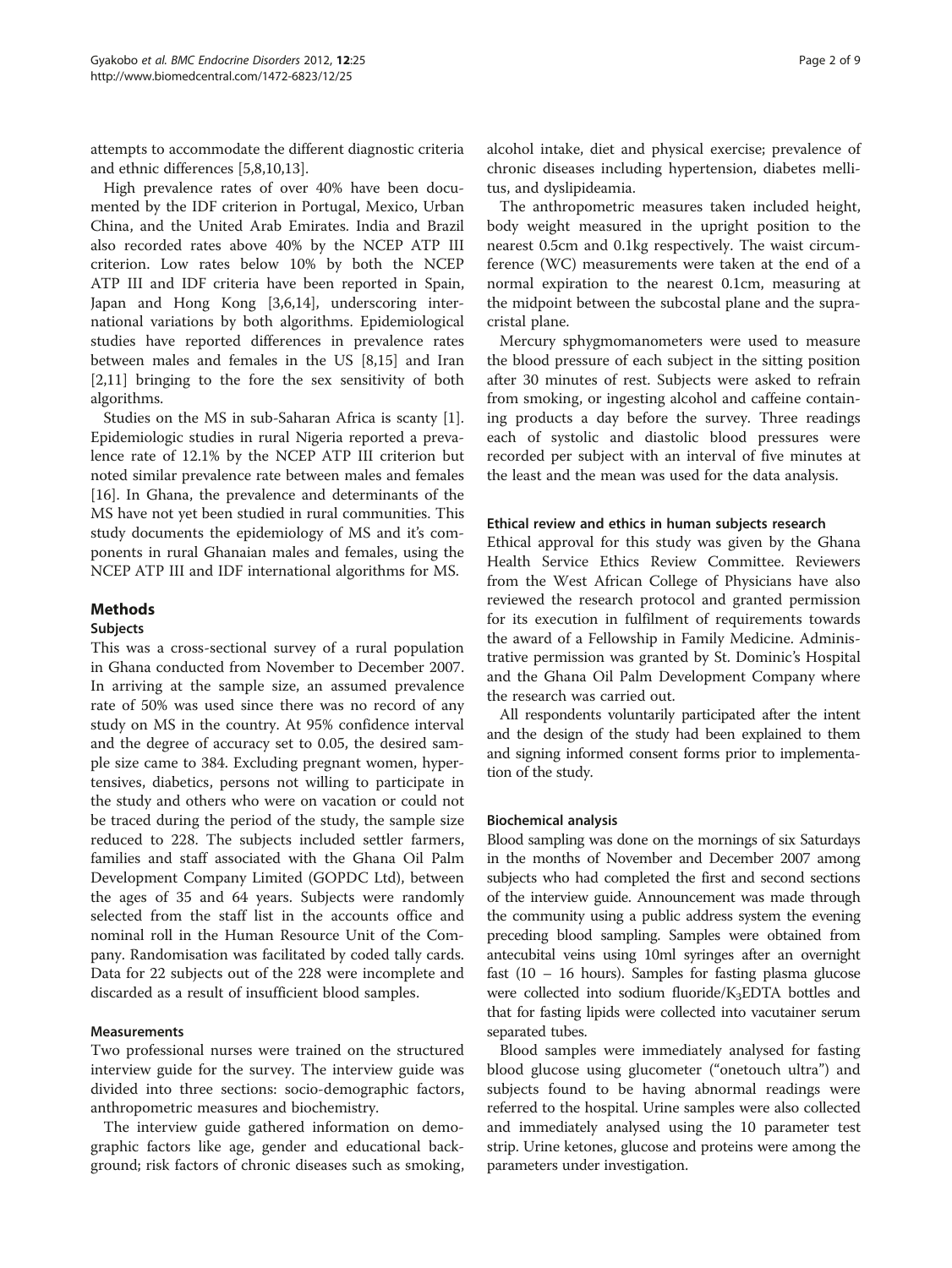The remaining samples were packaged into ice chests and transported to the biochemistry laboratory of St. Dominic's Hospital (SDH), Akwatia. Samples for fasting glucose and lipid were centrifuged at 5000RPM for 2 minutes and the supernatant plasma and serum respectively collected into plane eppendorf bottles. These were frozen and stored at 4°C.

Samples were collected in duplicate and one set was analysed in SDH whiles the second set was transported in an ice chest to the research laboratory in Korle-Bu Teaching Hospital, Accra within 24 hours for repeat biochemical analysis.

Fasting plasma glucose (FPG) was determined using the enzymatic photometric test according to Barham and Trinder via the "smartlab auto-analyser". Fasting lipid profile including triglycerides (TG), high density lipoprotein (HDL), low density lipoprotein (LDL), and total cholesterol (TC) were also estimated using the "smartlab auto-analyser".

TG was measured by the colorimetric enzymatic test using glycerol-3-phosphate-oxidase with the aid of the auto-analyser. HDL was determined after the precipitation of chylomicrons, very low density lipoproteins and low density lipoproteins. Centrifugation left only HDL in the supernatant which was determined enzymatically. Total cholesterol was determined by the enzymatic photometric test. LDL was computed, thus:

 $LDL = TC - (HDL + TG \div 5)$ 

### Diagnostic criteria for metabolic syndrome (MS)

The diagnostic criteria for the MS are listed as follows:

- International Diabetes Federation (IDF) criterion: WC ≥ 94cm in men or ≥80cm in women plus two or more of the following:
	- a. Low  $HDL = HDL  $\langle 40mg/dl \rangle$  in males or  $\langle 50mg/dl \rangle$$ in females, or specific treatment for this lipid abnormality
	- b. Hypertriglyceridaemia = TG≥150mg/dl, or specific treatment for this lipid abnormality
	- c. Hypertension =  $SBP \geq 130$ mmHg or DBP≥85mmHg, or treatment for previously diagnosed hypertension
	- d. Dysglycaemia = FPG≥100mg/dl, or previously diagnosed type 2 diabetes

National Cholesterol Education Program Adult Treatment Panel (NCEP ATP III) criterion: At least three of the following criteria:

- a. Obesity = WC>102cm in men and 88cm in women
- b. Hypertrigylceridaemia = TG≥150mg/dl
- c. Low HDL = HDL<40mg/dl in men and <50mg/dl in women
- d.Hypertension = BP≥130/85mmHg
- e. Dysglycaemia = FPG ≥110mg/dl

## Statistical analysis

Data was analysed using the Statistical Package for Social Sciences, version 15.0 software (SPSS Inc., Chicago, Illinois, USA). Continuous variables were expressed as means and standard deviations and discrete variables were presented as proportions. The prevalence of the metabolic syndrome (MS) among males and females was determined. Agespecific prevalence rates of MS and its components were also determined.

The chi-squares test was performed to test for differences in proportions of categorical variables between two or more groups. In 2\*2 tables, the Fisher exact test (2-tailed) replaced the chi-squared test if the assumptions underlying chi-squared were violated, such as situations of small sample size and where the expected frequency is less than 5 in any of the cells.

Multinomial logistic regression analysis was used to determine the type and degree of association between MS and its socio-demographic and behavioural risk factors. The result is presented as odds ratios (ORs) together with their 95% confidence interval (95%CI). The trend in ORs across MS risk factors was evaluated using the likelihood ratio test.

The agreement between IDF and NCEP ATP III criteria of MS was determined by the kappa statistics (k). The level of agreement is considered poor with k≤0.20, fair with  $k=0.21$  to 0.40, moderate with  $k=0.41$  to 0.60, substantial with k=0.61 to 0.80, and very good with k>0.80 [\[13\]](#page-8-0). P values of less than 0.05 were considered statistically significant.

## Results

Data on 206 subjects, 102 (49.5%) males and 104 (50.5%) females were analysed. The socio-demographic and behavioural characteristics of the study population by sex are provided in Table [1.](#page-3-0) There was a significant difference between males and females in terms of age (p<0.001), marital status (p=0.001), family type (p=0.007), educational status (p=0.011), occupation (p<0.001), smoking (p=0.007), alcohol ingestion (p=0.001) and body mass index (p<0.001). No significant difference was observed between the sexes for insurance status. There was a higher prevalence of younger subjects (52.0%) and the females constituted the majority (65.0%). The population was almost universally married (91.3%), especially among males (98.0%). The family type was skewed towards nuclear family (86.8%), and especially among males (93.1%). Nearly 94.0% of the subjects had some education.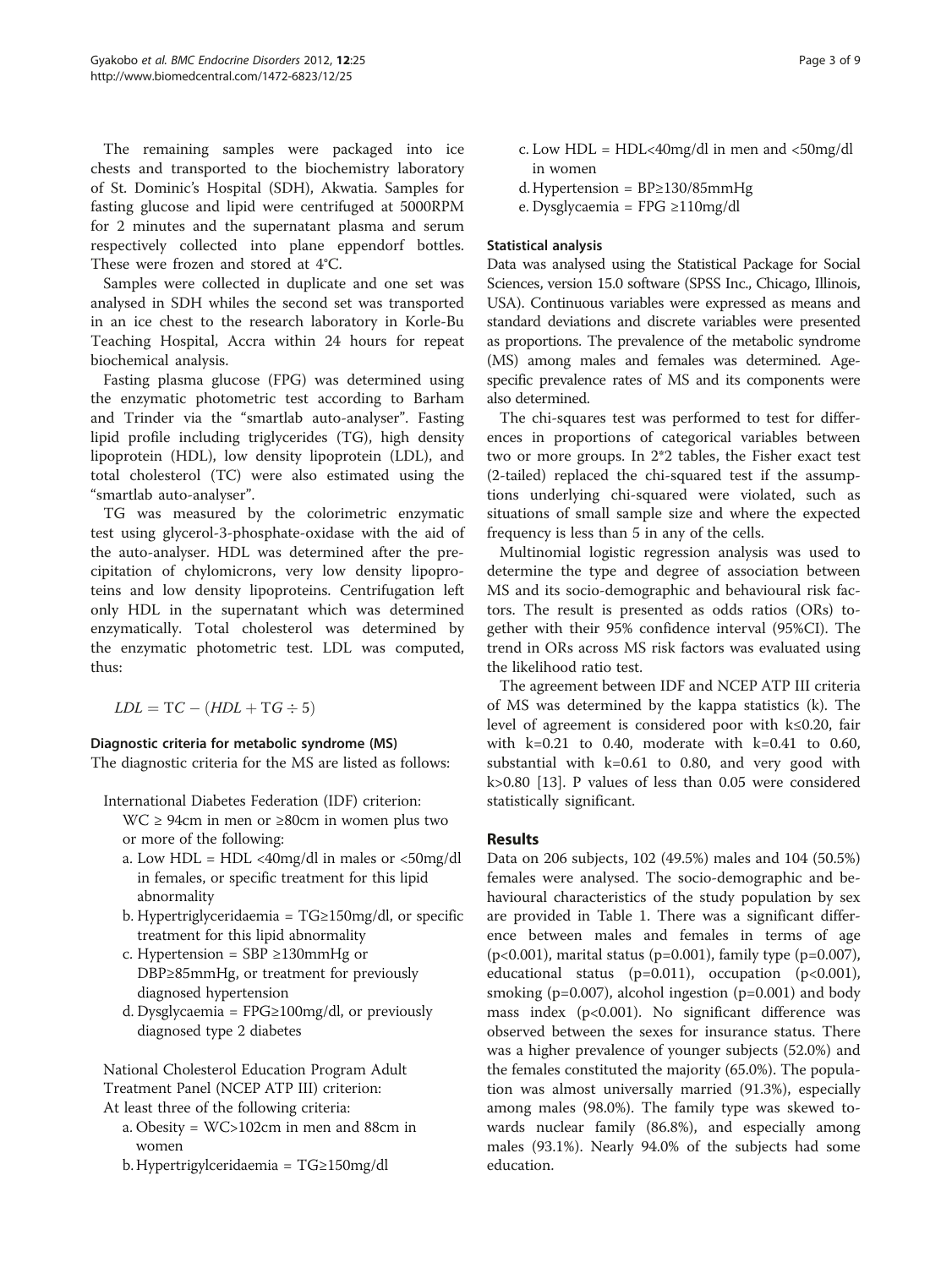<span id="page-3-0"></span>

| Table 1 Socio-demographic and behavioural characteristics of the study population by sex |
|------------------------------------------------------------------------------------------|
|------------------------------------------------------------------------------------------|

| Variable                                 | Male (%) <sup>a</sup> | Female (%) <sup>a</sup> | Total (%) <sup>a</sup> | p           |
|------------------------------------------|-----------------------|-------------------------|------------------------|-------------|
| Age (Years)                              |                       |                         |                        | P < 0.001   |
| $35 - 44$                                | 39 (38.6)             | 67 (65.0)               | 106 (52.0)             |             |
| $45 - 64$                                | 62 (61.4)             | 36 (35.0)               | 98 (48.0)              |             |
| Total                                    | 101 (100.0)           | 103 (100.0)             | 204 (100.0)            |             |
| <b>Marital Status</b>                    |                       |                         |                        | $P = 0.001$ |
| Singleb                                  | 2(2.0)                | 16(15.4)                | 18(8.7)                |             |
| Married                                  | 100 (98.0)            | 88 (84.6)               | 188 (91.3)             |             |
| Total                                    | 102 (100.0)           | 104 (100.0)             | 206 (100.0)            |             |
| <b>Family Type</b>                       |                       |                         |                        | $P = 0.007$ |
| Open Parent                              | 1(1.0)                | 12(11.7)                | 13(6.4)                |             |
| Nuclear Family                           | 94 (93.1)             | 83 (80.6)               | 177 (86.8)             |             |
| <b>Extended Family</b>                   | 6(5.9)                | 6(5.8)                  | 12 (5.9)               |             |
| Joint Family                             | 0(0.0)                | 2(1.9)                  | 2(1.0)                 |             |
| Total                                    | 101 (100.0)           | 103 (100.0)             | 204 (100.0)            |             |
| <b>Educational Status</b>                |                       |                         |                        | $P = 0.011$ |
| No Education                             | 2(2.0)                | 11(10.6)                | 13(6.3)                |             |
| Some Education <sup>c</sup>              | 100 (98.0)            | 93 (89.4)               | 193 (93.7)             |             |
| Total                                    | 102 (100.0)           | 104 (100.0)             | 206 (100.0)            |             |
| <b>Insurance Status</b>                  |                       |                         |                        | $P = 0.662$ |
| Insured                                  | 84 (82.4)             | 88 (84.6)               | 172 (83.5)             |             |
| Uninsured                                | 18 (17.6)             | 16(15.4)                | 34 (16.5)              |             |
| Total                                    | 102 (100.0)           | 104 (100.0)             | 206 (100.0)            |             |
| Occupation                               |                       |                         |                        | p<0.001     |
| Sedentary Office Worker                  | 19 (18.6)             | 1(1.0)                  | 20(9.7)                |             |
| Active Office Worker                     | 44 (43.1)             | 70 (67.3)               | 114 (55.3)             |             |
| Field Worker                             | 39 (38.2)             | 33 (31.7)               | 72 (35.0)              |             |
| Total                                    | 102 (100.0)           | 104 (100.0)             | 206 (100.0)            |             |
| <b>Smoking</b>                           |                       |                         |                        | $p = 0.007$ |
| Ever Smoker                              | 15 (14.7)             | 4(3.8)                  | 19 (9.2)               |             |
| Never Smoker                             | 87 (85.3)             | 100 (96.2)              | 187 (90.8)             |             |
| Total                                    | 102 (100.0)           | 104 (100.0)             | 206 (100.0)            |             |
| Alcohol                                  |                       |                         |                        | $p = 0.001$ |
| Ever Drinker                             | 68 (67.3)             | 45 (43.3)               | 113 (55.1)             |             |
| Never Drinker                            | 33 (32.7)             | 59 (56.7)               | 92 (44.9)              |             |
| Total                                    | 101 (100.0)           | 104 (100.0)             | 205 (100.0)            |             |
| Body Mass Index (BMI/kgm <sup>-2)d</sup> |                       |                         |                        | p<0.001     |
| < 25.00                                  | 72 (70.6)             | 46 (45.1)               | 118 (57.8)             |             |
| $25.00 - 29.99$                          | 29 (28.4)             | 27(26.5)                | 56 (27.5)              |             |
| $\geq 30.00$                             | 1(1.0)                | 29 (28.4)               | 30 (14.7)              |             |
| Total                                    | 102 (100.0)           | 102 (100.0)             | 204 (100.0)            |             |

p-values (2-tailed): Expresses the degree of significance between the sexes for each category.<br><sup>a</sup> Percentage in a column.

<sup>b</sup> Single: Never married + Ever married (Separated, Divorced, Widow, Widower).

 $\epsilon$  Some Education: Basic + Secondary + Tertiary.

<sup>d</sup> Normal weight, BMI= <25.00kgm-2; Overweight, BMI= 25.00 – 29.99; Obese, BMI= ≥ 30.00.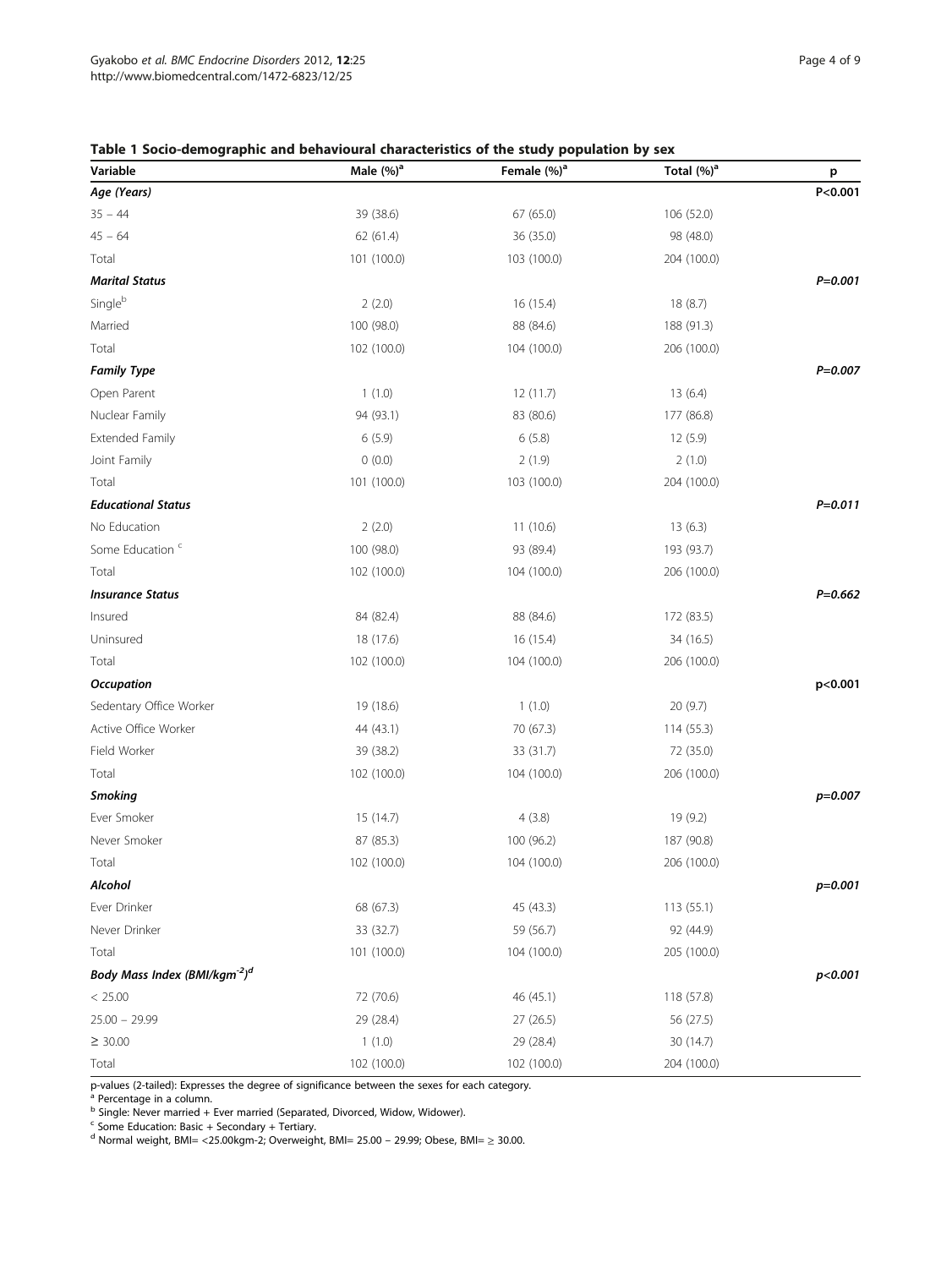Active office workers (Junior staff) were the most prevalent, 55.3% among the study subjects and there was a female preponderance (67.3%). Smoking was rare, at 9.2%, and alcohol consumption was 55.1% prevalent overall with a high male prevalence (67.3%). More than half (57.8%) of the study subjects had normal weight; for males this was true for 70.6%. The obese constituted less than a fifth of the population, and 28.4% of females.

The basic characteristic of the study subjects by sex are shown in Table 2. The mean age, BMI, and WC were  $44.40 \pm 6.87$  years,  $25.15 \pm 4.67$  kgm<sup>-2</sup> and  $89.94 \pm$ 10.41cm respectively. The females were younger  $(42.80 \pm 6.18$  years) and had higher values of BMI and WC  $(26.81 \pm 5.30 \text{ kgm}^{-2} \text{ and } 92.47 \pm 11.30 \text{ cm} \text{ respectively})$ ively), and thus were more prone to overweight and obesity. The differences in the means between males and females by selected determinants (age, body mass index, systolic blood pressure, diastolic blood pressure, fasting plasma glucose, high density lipoprotein, triglycerides) of MS were not significant.

Table [3](#page-5-0) shows the prevalence of the MS and its determinants by sex as defined by the IDF and NCEP ATP III criteria. The global prevalence of the syndrome was 15.0% and 35.9% by the NCEP ATP III and IDF criteria, respectively. The prevalence by the IDF criterion was more than twice that of the NCEP ATP III criterion. There was a female preponderance in both criteria {IDF (male: female ratio= 1 : 3.6); NCEP ATP III (male : female ratio=  $1 : 4.1$ } and this trend was significant in both criteria (p<0.001). The kappa statistics for the agreement between the IDF and NCEP ATPIII criteria was moderate  ${k = 0.446, p < 0.001}$ ; (results not shown)}.

Central obesity (55.3%) was the most prevalent determinant of MS by the IDF criterion followed by low HDL (42.7%) and then high BP (39.5%). The NCEP ATP III criterion showed HDL (42.7%) as the most prevalent followed by high BP (39.5%) and central obesity (31.1%). The sex difference in prevalence rates among the

determinants was only significant for central obesity and low HDL by both criteria ( $p<0.001$ ,  $p= 0.005$  respectively by both criteria). In both the IDF and NCEP ATP III, central obesity in women and high BP in men were the most common determinants and the triad of central obesity, low HDL and high BP constituted the most widespread combination of metabolic abnormalities determining MS.

Table [4](#page-5-0) presents the results of age-specific prevalence of MS and its determinants by the IDF and NCEP ATP III criteria. Within the male population, MS did not significantly increase with age by either the IDF and NCEP ATP III criteria (p= 0.679, p= 0.665, respectively). The contrary was observed among the females by the IDF criterion, for whom MS did increase with age (p=0.012). High BP demonstrated significant increase in the trend of MS with age for all three categories; all  $(p<0.001)$ , male (0.047), female (p<0.001) by both criteria. A similar trend was seen in High TG except in the female group (all:  $p=0.028$ , male:  $p=0.011$ , female:  $p=0.380$  for both criteria). On the contrary, prevalence of MS significantly decreased with age among the males for High FPG  $(p=0.020)$ .

The predictive odds of MS (IDF criterion) with variations in socio-demographic and behavioural risk factors are shown in Table [5.](#page-6-0) The younger age group of 35–44 years were 70.2% (95% CI= 0.125-0.714) less likely to develop MS with reference to the older subjects (45–64 years), while males were 94.0% (95% CI= 0.020-0.178) less likely to develop the syndrome compared to females. The obese and overweight subjects were more than 5, and 10 times, respectively {(95% CI: obese (1.780- 17.069), overweight (4.170-26.782)} more likely to develop MS than normal weight subjects.

### **Discussion**

This study was conducted among staff, relatives and settler farmers associated with the GOPDC Ltd and thus

Table 2 Basic characteristics of study subjects by sex

p-values (2-tailed): Students T-test comparing the mean values between males and females of selected determinants of metabolic syndrome (MS); BMI: body mass index; WC: waist circumference; SBP: systolic blood pressure; DBP: diastolic blood pressure; FPG: fasting plasma glucose; HDL: high density lipoprotein; TG: triglycerides.

| <b>Variables</b>          | Mean ± Standard Deviation |                   |                    |          |  |  |  |
|---------------------------|---------------------------|-------------------|--------------------|----------|--|--|--|
|                           | All (n=206)               | Males $(n=102)$   | Females $(n=104)$  | p-values |  |  |  |
| Age (years)               | $44.40 \pm 6.87$          | $46.04 \pm 7.17$  | $42.80 \pm 6.18$   | 0.286    |  |  |  |
| BMI ( $\text{kgm}^{-2}$ ) | $25.15 \pm 4.67$          | $23.47 \pm 3.15$  | $26.81 \pm 5.30$   | 0.200    |  |  |  |
| WC (cm)                   | $89.94 \pm 10.41$         | $87.36 \pm 8.75$  | $92.47 + 11.30$    | 0.225    |  |  |  |
| SBP (mmHg)                | $125.29 \pm 16.97$        | 124.66 ± 13.86    | $125.91 \pm 19.59$ | 0.554    |  |  |  |
| DBP (mmHg)                | $83.35 \pm 14.22$         | $83.38 \pm 12.29$ | $83.32 \pm 15.94$  | 0.086    |  |  |  |
| FPG (mg/dl)               | $81.01 \pm 22.06$         | $82.73 \pm 26.02$ | $79.41 \pm 17.60$  | 0.799    |  |  |  |
| HDL (mg/dl)               | $50.47 \pm 17.85$         | $49.86 + 16.53$   | $51.05 \pm 19.06$  | 0.699    |  |  |  |
| TG (mg/dl)                | $100.38 + 43.81$          | $97.32 \pm 42.40$ | $103.26 \pm 45.13$ | 0.176    |  |  |  |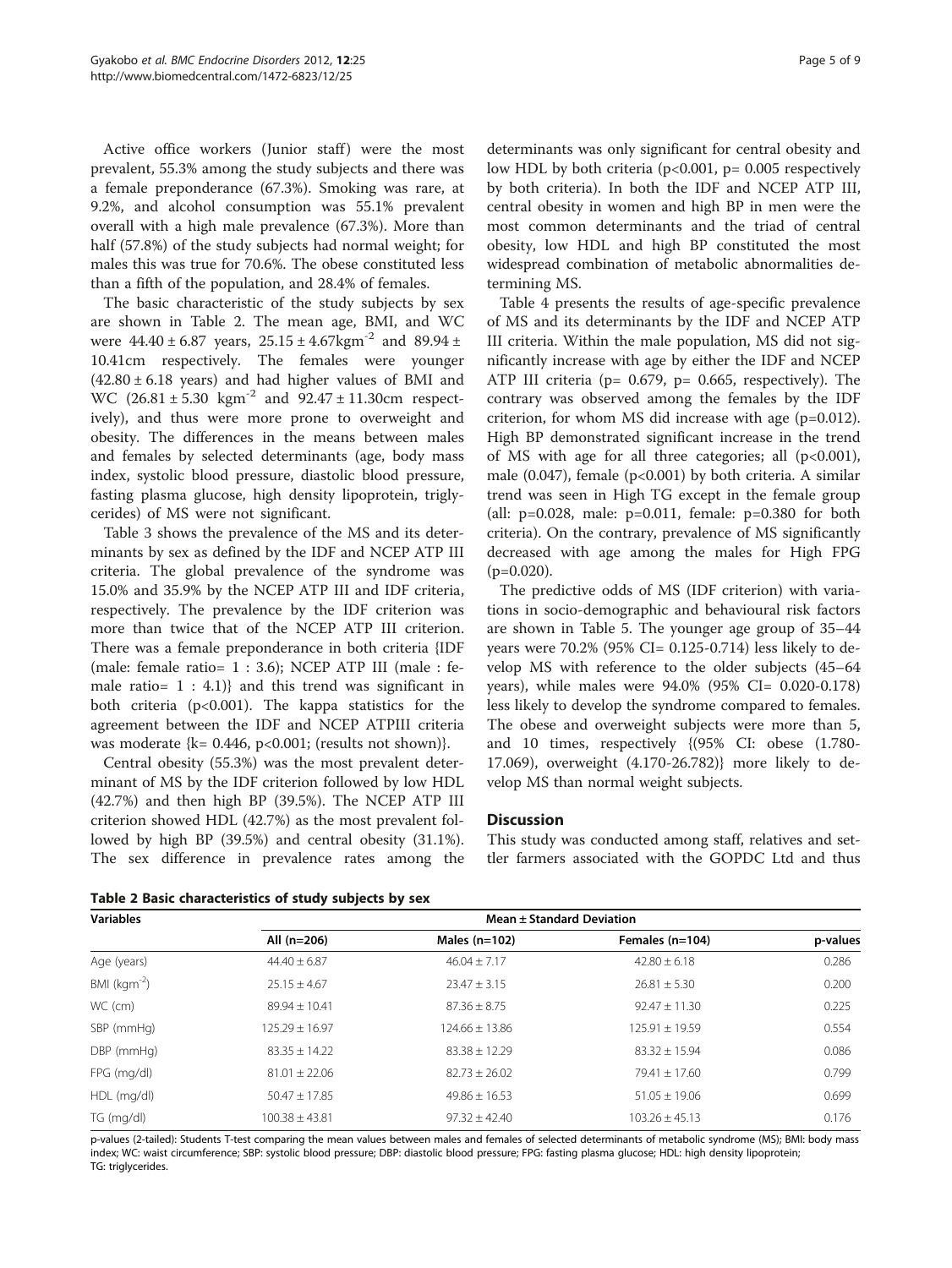| <b>Determinants</b><br>of MS | Prevalence of metabolic syndrome components (%) |            |              |         |                     |            |              |          |  |
|------------------------------|-------------------------------------------------|------------|--------------|---------|---------------------|------------|--------------|----------|--|
|                              | <b>IDF</b>                                      |            |              |         | <b>NCEP ATP III</b> |            |              |          |  |
|                              | All (206)                                       | Male (102) | Female (104) | р       | All (206)           | Male (102) | Female (104) | p-values |  |
| Central Obesity              | 55.3                                            | 22.5       | 87.5         | < 0.001 | 31.1                | 3.9        | 57.7         | < 0.001  |  |
| High BP                      | 39.5                                            | 39.0       | 40.0         | 0.896   | 39.5                | 39.0       | 40.0         | 0.896    |  |
| High FPG                     | 12.1                                            | 11.8       | 12.5         | 0.872   | 5.3                 | 5.9        | 4.8          | 0.732    |  |
| Low HDL-C                    | 42.7                                            | 32.3       | 52.5         | 0.005   | 42.7                | 32.3       | 52.5         | 0.005    |  |
| High TG                      | 10.4                                            | 9.7        | 11.1         | 0.745   | 10.4                | 9.7        | 11.1         | 0.745    |  |
| <b>MS</b>                    | 35.9                                            | 15.7       | 55.8         | < 0.001 | 15.0                | 5.9        | 24.0         | < 0.001  |  |

<span id="page-5-0"></span>Table 3 Prevalence of the metabolic syndrome (MS) and its determinants by sex as defined by the IDF and NCEP ATP III criteria

p- Values (2-tailed): comparing males and females; Central Obesity= IDF {WC≥94cm in males, ≥80cm in females} and NCEP ATPIII {WC>102cm in males, >88cm in females}. High BP= IDF and NCEP ATPIII {SBP≥130mmHg, DBP≥85mmHg}.

High FPG= IDF {FPG≥100mg/dl}, NCEP ATPIII {FPG≥110mg/dl}.

Low HDL-C= IDF and NCEP ATPIII {HDL <40mg/dl in males, <50mg/dl in females}.

High TG= IDF and NCEP ATPIII {TG≥150mg/dl}.

MS= IDF (International Diabetes Federation) {central obesity and at least two of the following: low HDL-C (or treatment for low HDL-C), high TG (or treatment for high TG), high BP (or treatment for high BP) and high FPG (or treatment for high FPG)}.

MS= NCEP ATP III (National Cholesterol Education Program Adult Treatment Panel III) { at least three of the following: central obesity, high TG, low HDL-C, high BP and high FPG}.

| Table 4 Age-specific prevalence of metabolic syndrome (MS) and its determinants by the IDF and NCEP ATPIII criteria |  |  |
|---------------------------------------------------------------------------------------------------------------------|--|--|
|---------------------------------------------------------------------------------------------------------------------|--|--|

| MS and<br><b>Determinants</b> | Prevalence of determinants of metabolic syndrome by age and sex (%) a |       |         |                     |         |         |  |
|-------------------------------|-----------------------------------------------------------------------|-------|---------|---------------------|---------|---------|--|
|                               | <b>IDF</b>                                                            |       |         | <b>NCEP ATP III</b> |         |         |  |
|                               | All                                                                   | Male  | Female  | All                 | Male    | Female  |  |
| MS                            |                                                                       |       |         |                     |         |         |  |
| 35-44                         | 34.0                                                                  | 12.8  | 46.3    | 14.2                | 2.6     | 20.9    |  |
| 45-64                         | 36.7                                                                  | 16.1  | 72.2    | 16.3                | 8.1     | 30.6    |  |
| $P$ value $b$                 | 0.679                                                                 | 0.649 | 0.012   | 0.665               | 0.255   | 0.276   |  |
| <b>Central Obesity</b>        |                                                                       |       |         |                     |         |         |  |
| 35-44                         | 61.3                                                                  | 17.9  | 86.6    | 35.8                | $2.6\,$ | 55.2    |  |
| 45-64                         | 48.0                                                                  | 24.2  | 88.9    | 25.5                | $4.8\,$ | 61.1    |  |
| P value b                     | 0.055                                                                 | 0.459 | 0.735   | 0.110               | 0.568   | 0.565   |  |
| <b>High BP</b>                |                                                                       |       |         |                     |         |         |  |
| 35-44                         | 25.6                                                                  | 25.0  | 25.9    | 25.6                | 25.0    | 25.9    |  |
| 45-64                         | 55.0                                                                  | 46.9  | 67.7    | 55.0                | 46.9    | 67.7    |  |
| P value b                     | < 0.001                                                               | 0.047 | < 0.001 | < 0.001             | 0.047   | < 0.001 |  |
| <b>High FPG</b>               |                                                                       |       |         |                     |         |         |  |
| 35-44                         | 12.3                                                                  | 12.8  | 11.9    | 7.5                 | 12.8    | 4.5     |  |
| 45-64                         | 12.2                                                                  | 11.3  | 13.9    | 3.1                 | 1.6     | 5.6     |  |
| P value b                     | 0.997                                                                 | 0.817 | 0.776   | 0.156               | 0.020   | 0.808   |  |
| Low HDL                       |                                                                       |       |         |                     |         |         |  |
| 35-44                         | 45.5                                                                  | 38.9  | 49.2    | 45.5                | 38.9    | 49.2    |  |
| 45-64                         | 39.3                                                                  | 28.6  | 57.6    | 39.3                | 28.6    | 57.6    |  |
| P value b                     | 0.387                                                                 | 0.303 | 0.435   | 0.387               | 0.303   | 0.435   |  |
| <b>High TG</b>                |                                                                       |       |         |                     |         |         |  |
| 35-44                         | 5.9                                                                   | 0.0   | 9.2     | 5.9                 | 0.0     | 9.2     |  |
| 45-64                         | 15.7                                                                  | 16.1  | 15.2    | 15.7                | 16.1    | 15.2    |  |
| P value b                     | 0.028                                                                 | 0.011 | 0.380   | 0.028               | 0.011   | 0.380   |  |

<sup>a</sup> Percentage of subjects in that age group out of studied subjects in the same age group.

b p-values (2-tailed) apply to the prevalence of the determinants of the metabolic syndrome across age groups.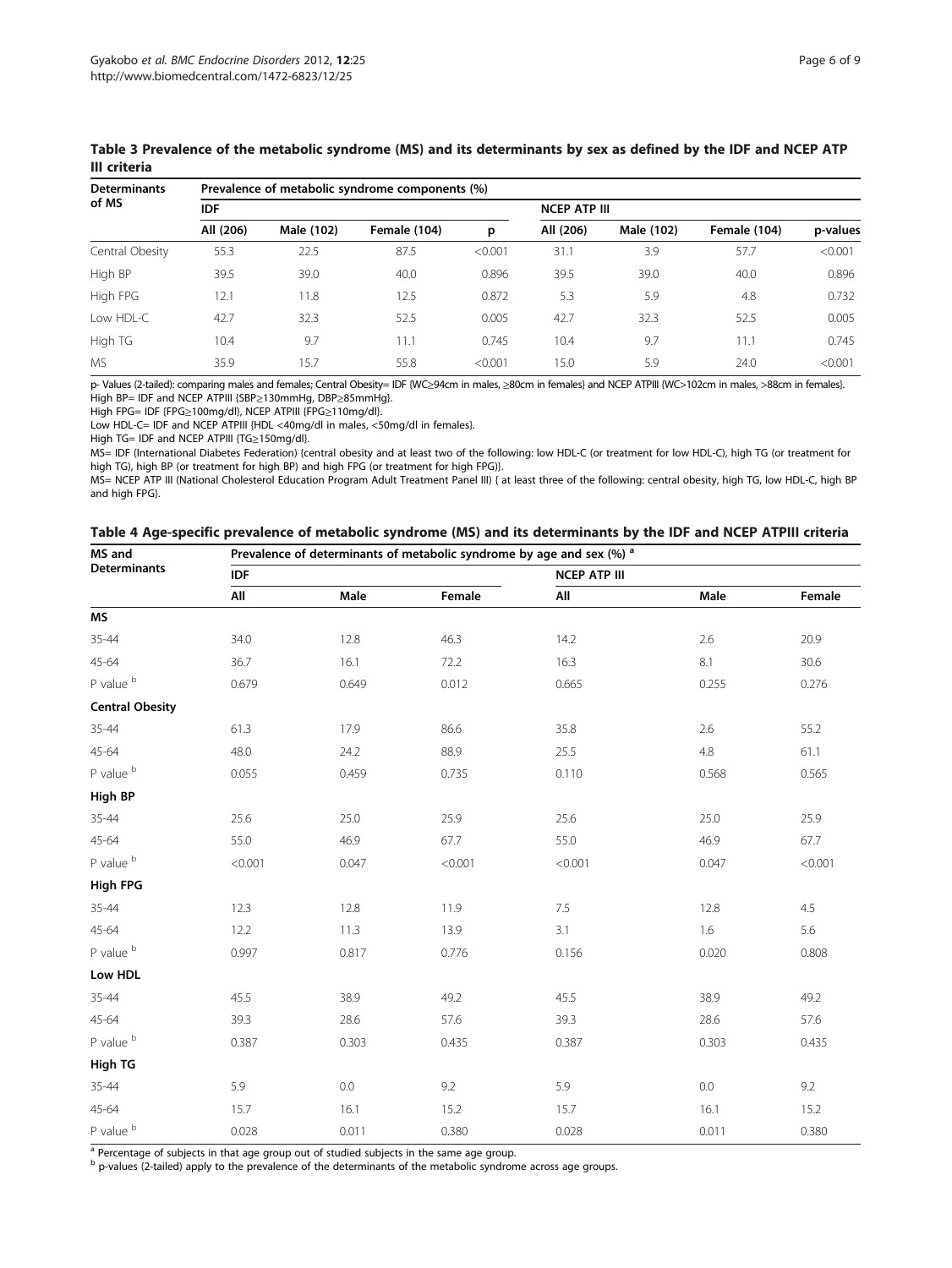| <b>Variables</b>                     | N (%)      | p-value  | OR     | 95% CI            |
|--------------------------------------|------------|----------|--------|-------------------|
| Age (years)                          |            |          |        |                   |
| $35 - 44$                            | 103 (51.8) | 0.007    | 0.298  | $0.125 - 0.714$   |
| $45 - 64$                            | 96 (48.2)  | Referent | 1.0    | Referent          |
| Sex                                  |            |          |        |                   |
| Male                                 | 99 (49.7)  | < 0.001  | 0.060  | $0.020 - 0.178$   |
| Female                               | 100 (50.3) | Referent | 1.0    | Referent          |
| <b>Marital Status</b>                |            |          |        |                   |
| Married                              | 181 (91.0) | 0.698    | 0.598  | $0.045 - 8.000$   |
| Single                               | 18 (9.0)   | Referent | 1.0    | Referent          |
| <b>Family Type</b>                   |            |          |        |                   |
| Joint Family                         | 2(1.0)     | 0.504    | 3.786  | $0.076 - 188.597$ |
| Open Parent                          | 13(6.5)    | 0.556    | 0.424  | $0.024 - 7.381$   |
| <b>Extended Family</b>               | 10(5.0)    | 0.835    | 0.830  | $0.144 - 4.782$   |
| Nuclear Family                       | 174 (87.4) | Referent | 1.0    | Referent          |
| <b>Educational Status</b>            |            |          |        |                   |
| Some Education                       | 189 (95.0) | 0.289    | 2.532  | $0.454 - 14.124$  |
| No Education                         | 10(5.0)    | Referent | 1.0    | Referent          |
| <b>Insurance Status</b>              |            |          |        |                   |
| Uninsured                            | 34 (17.1)  | 0.607    | 0.724  | $0.211 - 2.481$   |
| Insured                              | 165 (82.9) | Referent | 1.0    | Referent          |
| <b>Occupation</b>                    |            |          |        |                   |
| Active Office Worker                 | 109 (54.8) | 0.816    | 0.897  | $0.360 - 2.236$   |
| Sedentary Office Worker              | 20(10.1)   | 0.118    | 3.270  | $0.739 - 14.470$  |
| Field Worker                         | 70 (35.2)  | Referent | 1.0    | Referent          |
| <b>Smoking</b>                       |            |          |        |                   |
| Ever Smoked                          | 17(8.5)    | 0.649    | 0.701  | $0.152 - 3.241$   |
| Never Smoked                         | 182 (91.5) | Referent | 1.0    | Referent          |
| Alcohol                              |            |          |        |                   |
| Ever Drinker                         | 111 (55.8) | 0.670    | 0.840  | $0.377 - 1.871$   |
| Never Drinker                        | 88 (44.2)  | Referent | 1.0    | Referent          |
| Body Mass Index (kgm <sup>-2</sup> ) |            |          |        |                   |
| Obese $(2 30)$                       | 28 (14.1)  | 0.003    | 5.512  | $1.780 - 17.069$  |
| Overweight (25.00 - 29.99)           | 55 (27.6)  | < 0.001  | 10.568 | $4.170 - 26.782$  |
| Normal Weight (< 25.00)              | 116 (58.3) | Referent | 1.0    | Referent          |

#### <span id="page-6-0"></span>Table 5 Odds ratios of MS according to socio-demographic and behavioural risk factors; applying the IDF criterion

the findings cannot be generalized to all rural communities in Ghana. In spite of this, these findings are very important to the documentation of metabolic syndrome in modern Ghana.

The prevalence of MS was alarmingly high {35.9% (IDF) and 15.0% (NCEP ATP III)} in this rural community of mainly farmers and small scale industrialist (oil palm extraction). Earlier studies in Cameroon [\[17](#page-8-0)], and Nigeria [[18\]](#page-8-0), both in West Africa, found much lower prevalence rates. However, a study by Adegoke and fellow researchers in Nigeria determined a rate of 12.7% (NCEP ATP III) that was much close to findings in our study [\[16](#page-8-0)]. Studies in the US [\[8,12,15](#page-8-0)] and Europe [[19-25](#page-8-0)] revealed higher rates but for a few [[26-28\]](#page-8-0) which produced similar findings. This high prevalence rate in Ghana cannot so easily be attributed to a presumed westernization of diet and lifestyle, as these data emerge from a rural, agrarian community with traditional reliance on home-cooked foods, and a high burden of physical labour. Stress could be a major player in this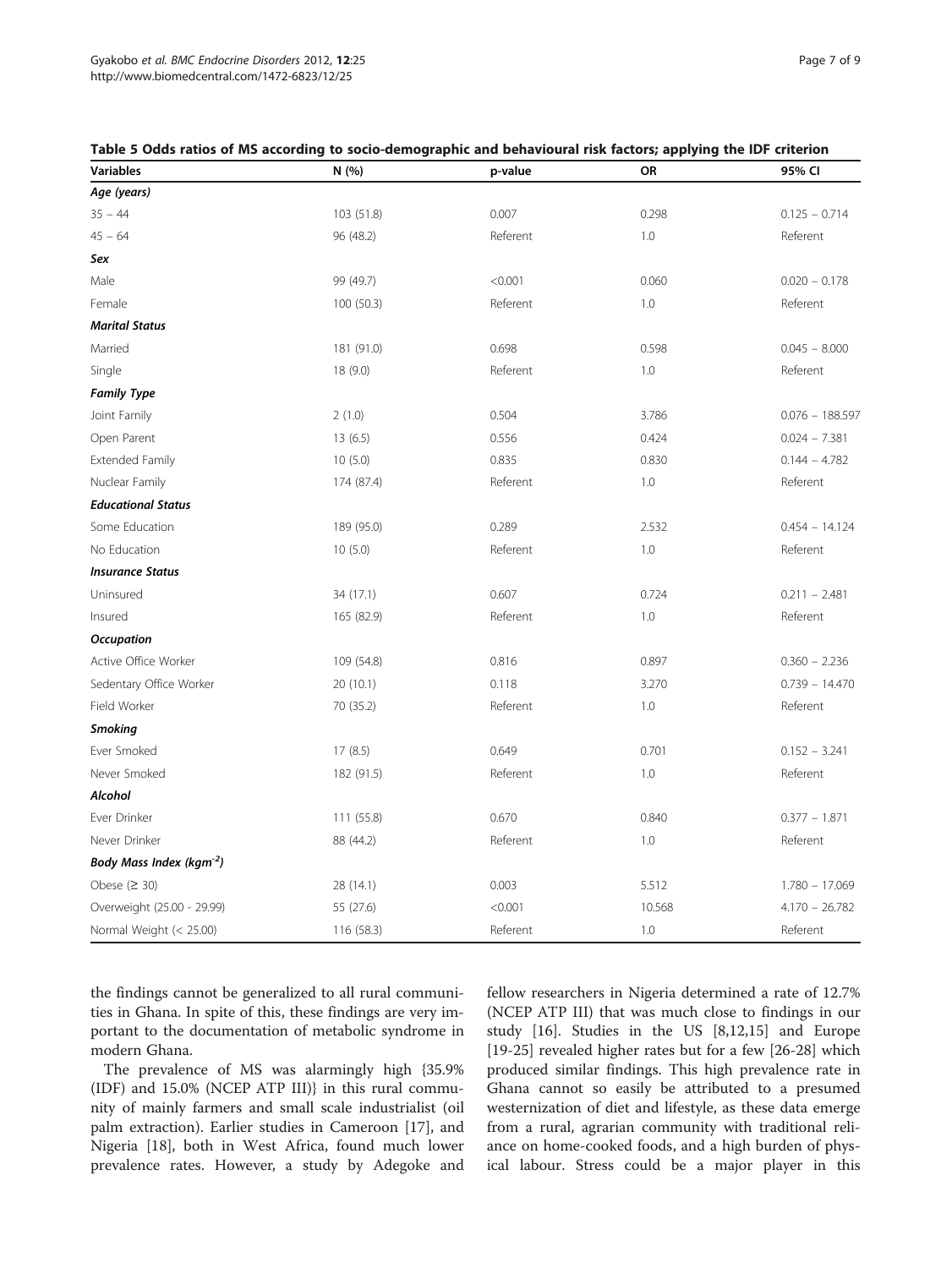circumstance by triggering a chain of neuroendocrine events culminating in disturbed metabolism. Undocumented environmental exposures or genetic factors may be of research interest in the future.

The IDF criterion yielded a higher prevalence rate (2.4 times) than the NCEP ATP III and this may be due to the lower cut-off points for WC and FPG. Similar trends have been observed in other studies [\[6,8,27,29,30\]](#page-8-0) but the contrary is also been documented [\[11,14\]](#page-8-0).

In spite of the differences observed in the prevalence rates by the IDF and NCEP ATP III criteria, the agreement between the two algorithms was moderate, 0.45 as alluded to by Choi and co-workers [\[31](#page-8-0)]. Several other studies yielded substantial to very good agreement between the two algorithms [\[11,13,25,26,32\]](#page-8-0).

There was a significant sex difference in the prevalence of MS in this population. The prevalence was approximately four times higher among females by both algorithms and this is in consonance with other studies with similar, though relatively less dramatic, sex differentials [\[11,26,31](#page-8-0)]. The inverse was found by Alegria and fellow researchers [[33\]](#page-8-0). This difference may be due to the significant and higher prevalence of overweight and obese females (55.0%) than males (29.0%) in our study, but more attention is warranted given the likely negative public health implications of these rates among females.

The triad of low HDL, high BP, and central obesity were largely responsible for MS in this community. This combination was also observed in Nigeria [[18](#page-8-0)] and the US [\[12\]](#page-8-0). High BP and central obesity were the most prevalent determinants among males and females respectively and this is corroborated by studies in Sweden [[28\]](#page-8-0), the US [\[12](#page-8-0)], the Hong Kong, Chinese and Hungarian populations [[30](#page-8-0),[34\]](#page-8-0). This development probably predicts how the two sexes cope with stress.

The prevalence of MS increased with age [\[6,19](#page-8-0)] but reached the level of significance only for females (IDF). This trend is supported by findings in the regression analysis where the younger age group (35–44 years) was 70% less likely to develop MS compared to the older group (45–64 years) and age effects could be due to the significant and positive correlation between SBP and DBP with age (results not shown). Hypertriglyceridaemia was also significantly increased with age except for the females and this may be partly due to the positive and significant correlation between age and triglycerides (results not shown). In consonance with the expected, "sedentary office workers" were more than thrice likely to develop MS with reference to "field workers" whiles the contrary was observed for "active office workers" but these findings did not reach the level of significance. Additionally, subjects with "some education" were more than twice likely to develop MS than subjects with "no education" and this also did not reach the level of significance.

### Conclusion

In conclusion, the prevalence of an MS diagnosis was alarmingly high among this population of women in rural Ghana, despite high physical workloads. Consistent with experience elsewhere, the IDF algorithm identified twice as many subjects as having MS, compared to the NCEP ATP III algorithm. The triad of central obesity, high blood pressure and low HDL were most responsible for the syndrome in this rural population. Younger age, male sex, and normal weight were protective against MS. This study needs to be extended to other parts of the country to ascertain the national prevalence rate vis-à-vis, its rural–urban distribution. There is the additional need to determine whether these diagnostic standards are indeed associated with poor long-term clinical outcomes as they are in other parts of the world.

#### **Abbreviations**

MS: Metabolic syndrome; WHO: World health organisation; EGIR: European group for the study of insulin resistance; NCEP: National cholesterol education programme; ATP III: Adult treatment panel III; AACE: American association of clinical endocrinologists; IDF: International diabetic federation; GOPDC: Ghana oil palm development company limited; WC: Waist circumference; SDH: St. Dominic's hospital; FPG: Fasting plasma glucose; TG: Triglycerides; HDL: High density lipoprotein; LDL: Low density lipoprotein.

#### Competing interests

No competing interests were declared by the authors.

#### Authors' contributions

MKG conceptualised and executed the research and was the leading author of the manuscript. AGBA was part of the conceptualisation process and was instrumental in the analysis of the laboratory specimen and writing of the manuscript. DM also played a major part in conceptualising the research and was actively involved in the entire process from data collection through to manuscript production. RCS played a major part in data analysis and manuscript production. All authors read and approved the final manuscript.

#### Acknowledgements

We are indebted to Mr. Patrick Yankey, Mr. Nkumsah, Management and staff of GOPDC Ltd; Mr. Evans Chinebuah, Mrs. Rebecca Steele-Dadzie and staff of the national diabetes management and research centre for their valuable assistance. We wish to thank Dr. Mercy Dawson and the eye team, Mr. Shaibu and the laboratory team as well as management and staff of St. Dominic's Hospital, Akwatia, Ghana for their support in the conduct of this study. We are very much indebted to Ms. Fidelia Dake in putting this final piece together.

#### Author details

<sup>1</sup>Ghana-Michigan Charter, C/O Office of the Provost, College of Health Sciences, University of Ghana, P. O. Box KB 52, Korle-Bu, Ghana. <sup>2</sup>Department of Medicine and Therapeutics; National Diabetes Management and Research Centre, University of Ghana Medical School, P. O. BOX 4236, Korle-Bu, Ghana. <sup>3</sup> Consultant Family Physician and CEO Mission Clinic, P. O. Box AN 10545 Accra North, West Africa, Ghana. <sup>4</sup>Department of Health Behaviour and Health Education, University of Michigan School of Public Health, 1415 Washington Heights 3814 SPH I, Ann Arbor, Michigan 48109, USA.